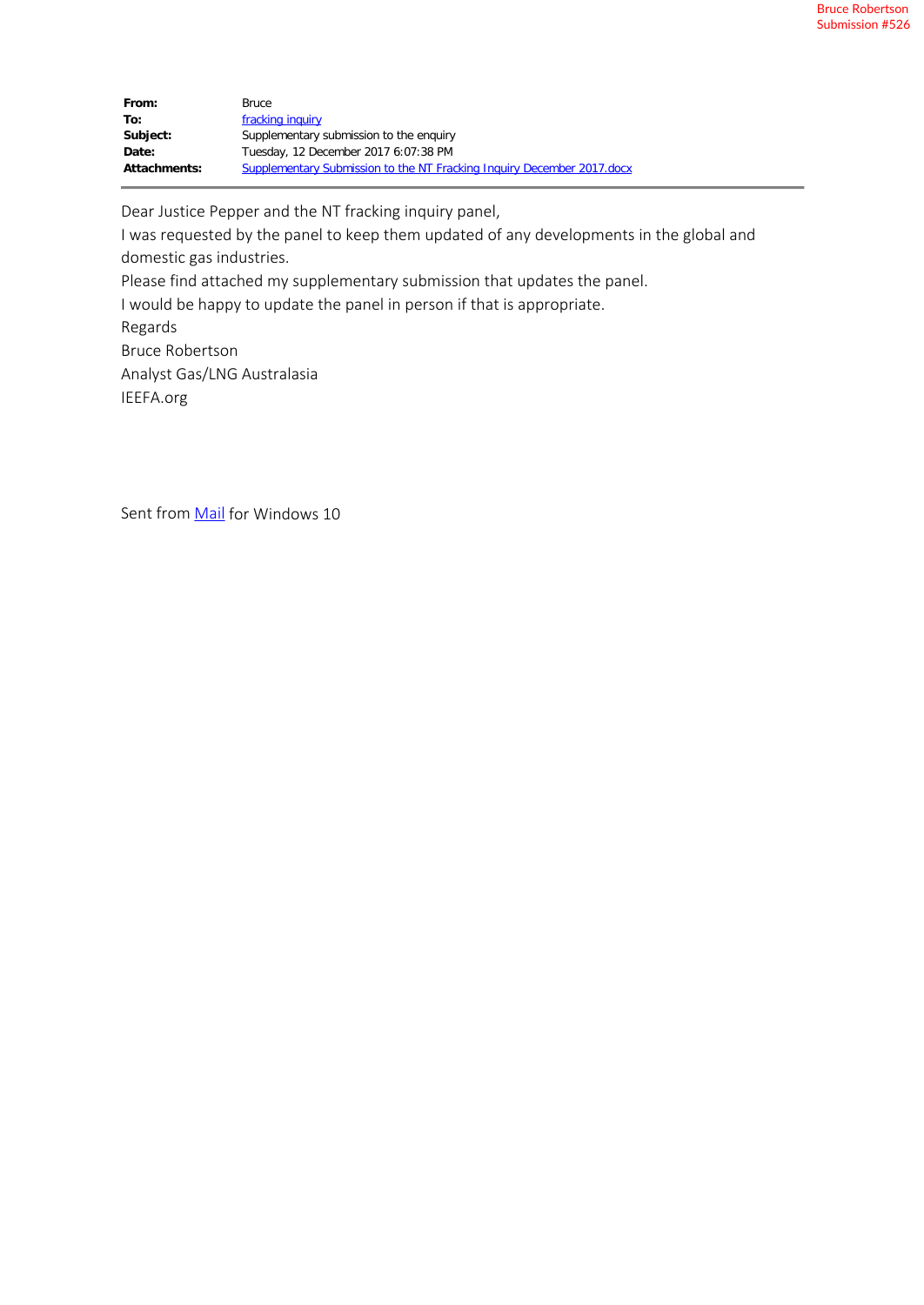## **Supplementary Submission to Scientific Inquiry into Hydraulic Fracturing in the Northern Territory**

prepared by

### **Bruce Robertson**

Analyst Gas/LNG Australasia



# 12 December 2017

**Submitted to:** 

**Hydraulic Fracturing Inquiry GPO Box 4396** Darwin, NT 0801

By email: fracking.inquiry@nt.gov.au

### For further information on this submission, please contact:

Bruce Robertson, Analyst Gas/LNG Australasia

T. E: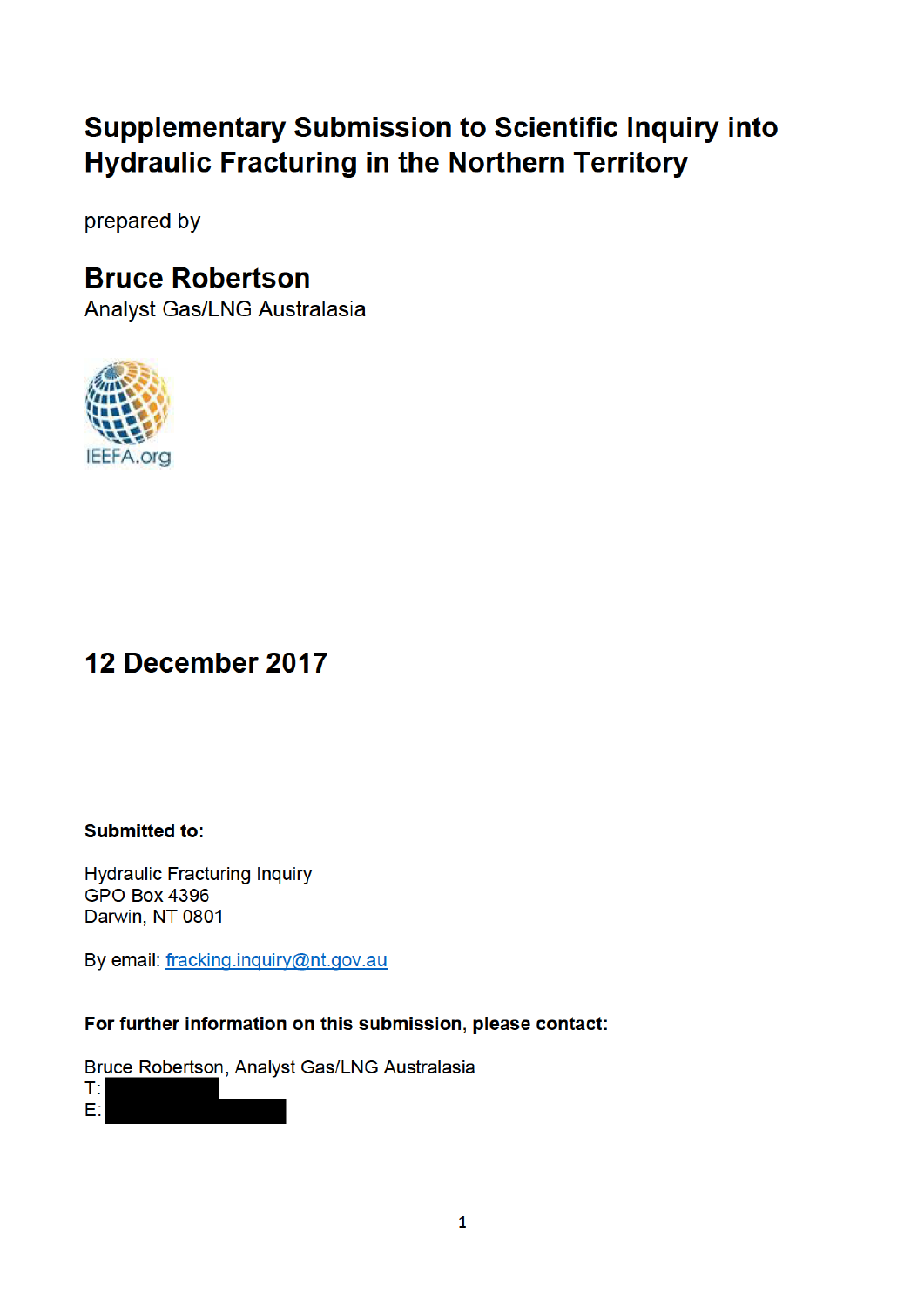#### **Introduction**

I was asked by the enquiry to keep them updated on developments that affect the global and domestic gas industries.

My submission to the inquiry concentrated on the following key points:

- There is a global glut of LNG that now extends out to 2030
- Excess supply and faltering demand
- The Global Gas glut keeps getting bigger and longer
- Globally the contract pricing mechanism is breaking down
- The mistakes made at Gladstone are being repeated in the Northern Territory
- Producing high cost onshore gas is not economic in a low cost gas world
- Government support for the industry is a mis-allocation of limited government resources

It is of note that on every key point of my evidence there has been further reinforcement of the case from both market and government sources. The case is stronger now than at the time that I presented to the enquiry. The Federal and Queensland state governments made a terrible error in approving the three export plants at Gladstone with far ranging impacts on power prices and the balance of our economy. I urge the Northern Territory fracking enquiry not to repeat the mistakes of the past and reject the high cost onshore unconventional gas industry for all Territorians. It should not be recommended on economic grounds alone.

I would be happy to present to the inquiry on this new evidence if that is deemed appropriate.

#### **New Evidence**

 $\overline{a}$ 

#### **1. The Global Gas Glut**

The extent and longevity of the global gas glut has been outlined by IEEFA in the reports authored by myself in May 2016<sup>1</sup> and in the more comprehensive analysis in June 2017, "Australia's export LNG plants at Gladstone - The Risks Mount"<sup>2</sup>. Both reports detailed the extent of global over supply and concluded that the global gas market would be oversupplied out to 2030.

Recently Macquarie Securities has released a report entitled "Global LNG – The power balance has shifted". In this report they stated that:

"Looking ahead, **we see global oversupply from operating and under construction projects lasting until 2022, but including advanced projects, this extends until 2027**. Additionally, two factors could shift oversupply out further, export plants running above nameplate and the rise of renewables"

This new report has been written post a spike in LNG demand out of China. In spite of this Macquarie have concluded that the global gas glut is a long term (10 years plus) phenomena.

<sup>1</sup> http://ieefa.org/wp-content/uploads/2016/05/Pipe-Dream-A-Financial-Analysis-of-the-NEGI-MAY-2016.pdf

<sup>2</sup> http://ieefa.org/wp-content/uploads/2017/06/Australias-Export-LNG-Plants-at-Gladstone-The-Risks-Mount- June-2017.pdf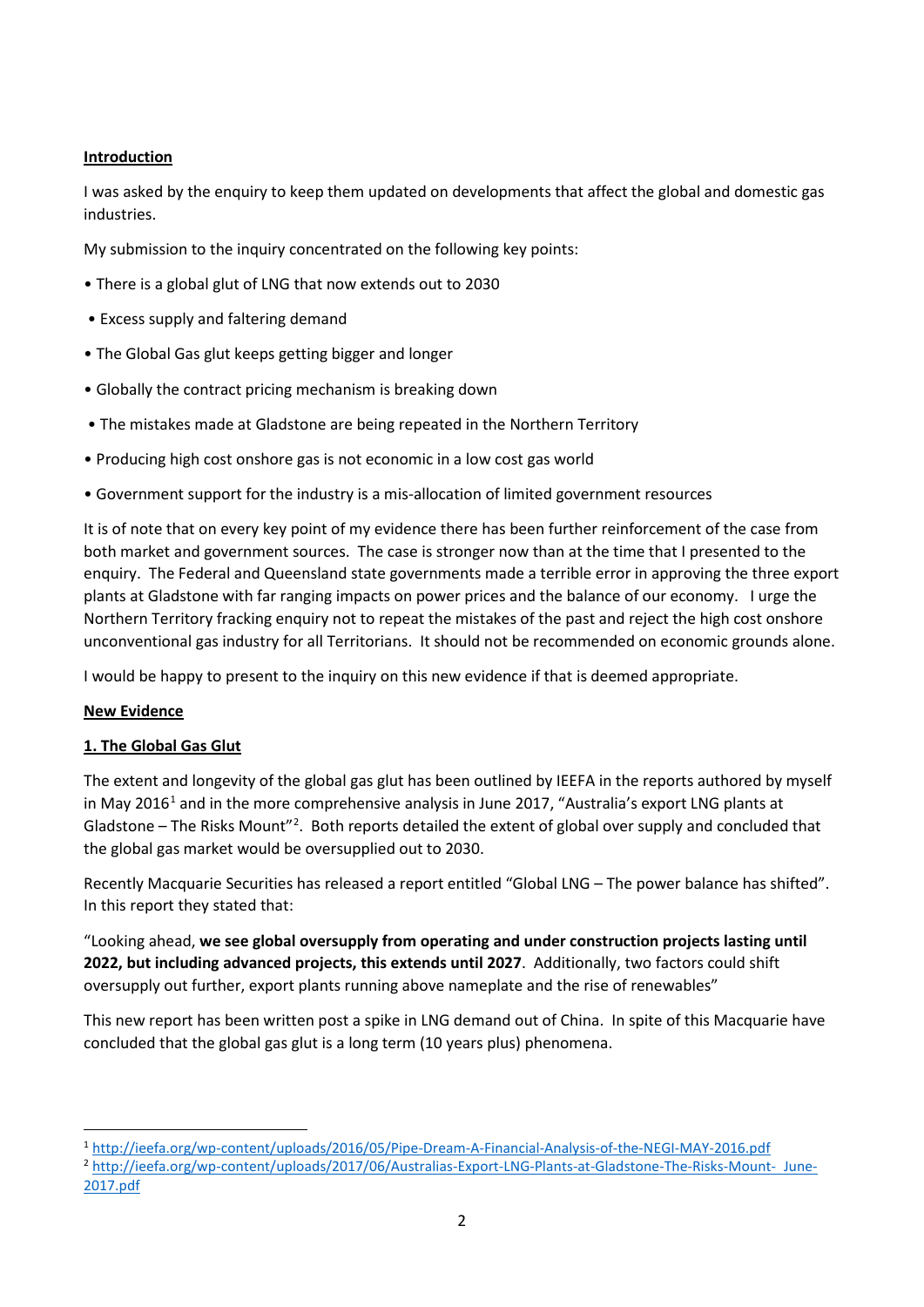#### **2. Contract Defaults/ "Renegotiations"**

The major portion of LNG sold globally is under long term contracts linked to the oil price

The IEEFA report, "Australia's export LNG plants at Gladstone – The Risks Mount" detailed that the contracts for LNG are subject to renegotiation and that a number of contracts had defaulted. Buyers obtained lower levels of take or pay arrangements and significantly lower prices. In one case the price of the contract was halved.

Macquarie also see pricing risk in contracts under renegotiation:

"Adding an additional layer of risk are the volumes up for pricing reviews. There are 187MT of supply under long term SPA's that will come up for pricing review before 2020, and 146MT between 2021-2023. Though there is no standard form of a price review clause, publicly available arbitral decisions over the past few years have all been in favour of the buyers, with spot prices judged to be at least part of the market price."

Macquarie sites recent examples of pricing reviews which saw prices fall around 25% for long term contract gas. The financial sustainability of the high cost LNG plants at Gladstone will be severely challenged in such a low contract price environment.

The challenges faced by the high cost plants at Gladstone increase the risks of a Northern Territory onshore gas industry being a stranded asset. It may be developed for a market that evaporates.

#### **3. Shale gas in the USA is not producing economic returns to producers.**

Shale gas production in the USA is not producing returns for investors.<sup>3</sup> The shale gas "revolution" in the USA is often quoted as a model for the Australian market to follow. What is not clearly shown is that this industry has destroyed shareholder value. The Wall Street journal recently did an investigative piece on the Shale gas industry and found that \$280 billion of shareholder wealth had been destroyed.

"In the past decade, the shale-fracking revolution has made the U.S. the world's largest oiland-gas producer and reshaped markets. Yet shale has been a lousy bet for most investors. Since 2007, shares in an index of U.S. producers have fallen 31%, according to data provider FactSet, while the S&P 500 rose 80%. Energy companies in that time have spent \$280 billion more than they generated from operations on shale investments, according to advisory firm Evercore ISI."

In my testimony to the inquiry I emphasised that one of the cost pressures of Shale and Coal Seam gas was the constant need to drill more wells as production decline sets in quickly. This is also true in the USA.

"Returns from individual wells can be good, but shale wells tend to pop online with a gush and then peter out fairly quickly. That has meant operators sink profits back into more new wells that can take another two years to become profitable, with shareholders told to hang on for a payday.

 $\overline{a}$ 

<sup>3</sup> https://www.wsj.com/articles/wall-streets-fracking-frenzy-runs-dry-as-profits-fail-to-materialize-1512577420?mod=&mg=prod/accounts-wsj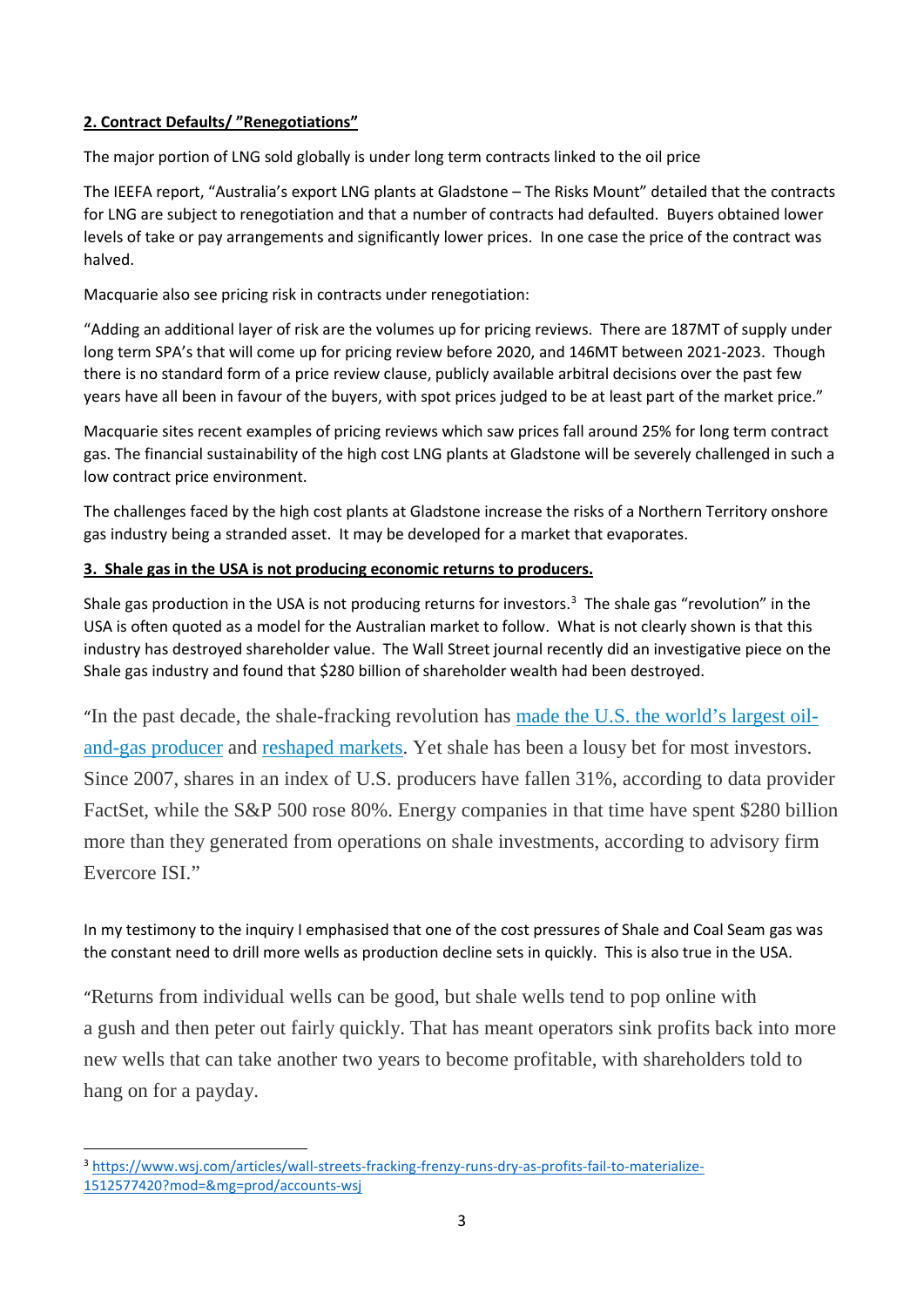"The mañana never quite materializes," Mr. McMahon says."

Shareholders of Australian producers of Coal Seam Gas have suffered a similar experience to their US counterparts with billions of dollars of shareholder wealth destroyed through successive write offs and share price falls.

#### **4. The rise of renewables will take market share away from more expensive fuels**

Electricity production is the largest user of Natural gas. In the USA Electricity accounts for 36% of Natural gas use.<sup>4</sup> A fundamental change has occurred globally in electricity production with the production of electricity transforming from a commodity produced mainly by fossil fuels, to a technology such as solar and wind. The one truism that we are all familiar with is that over time the costs of technologies fall. The fall in the cost of solar and wind have been marked. The cost of unsubsidised generation of electricity by solar and wind is now below those of fossil fuels according to Lazard<sup>5</sup> and will continue to get cheaper. This analysis is done in the USA where natural gas is particularly cheap. In Australia and our LNG customers' countries, gas is far more expensive. It is the increasing competition over time renewables present that will crimp demand for gas. The global LNG industry is relying on fast and continued growth in demand a scenario that is implausible given the competition.



Reflects mean of fixed tilt (high end) and single axis tracking (low end) crystalline PV installations

 $\overline{a}$ 

<sup>4</sup> https://www.eia.gov/energyexplained/index.cfm?page=natural gas use

<sup>5</sup> https://www.lazard.com/perspective/levelized-cost-of-energy-2017/